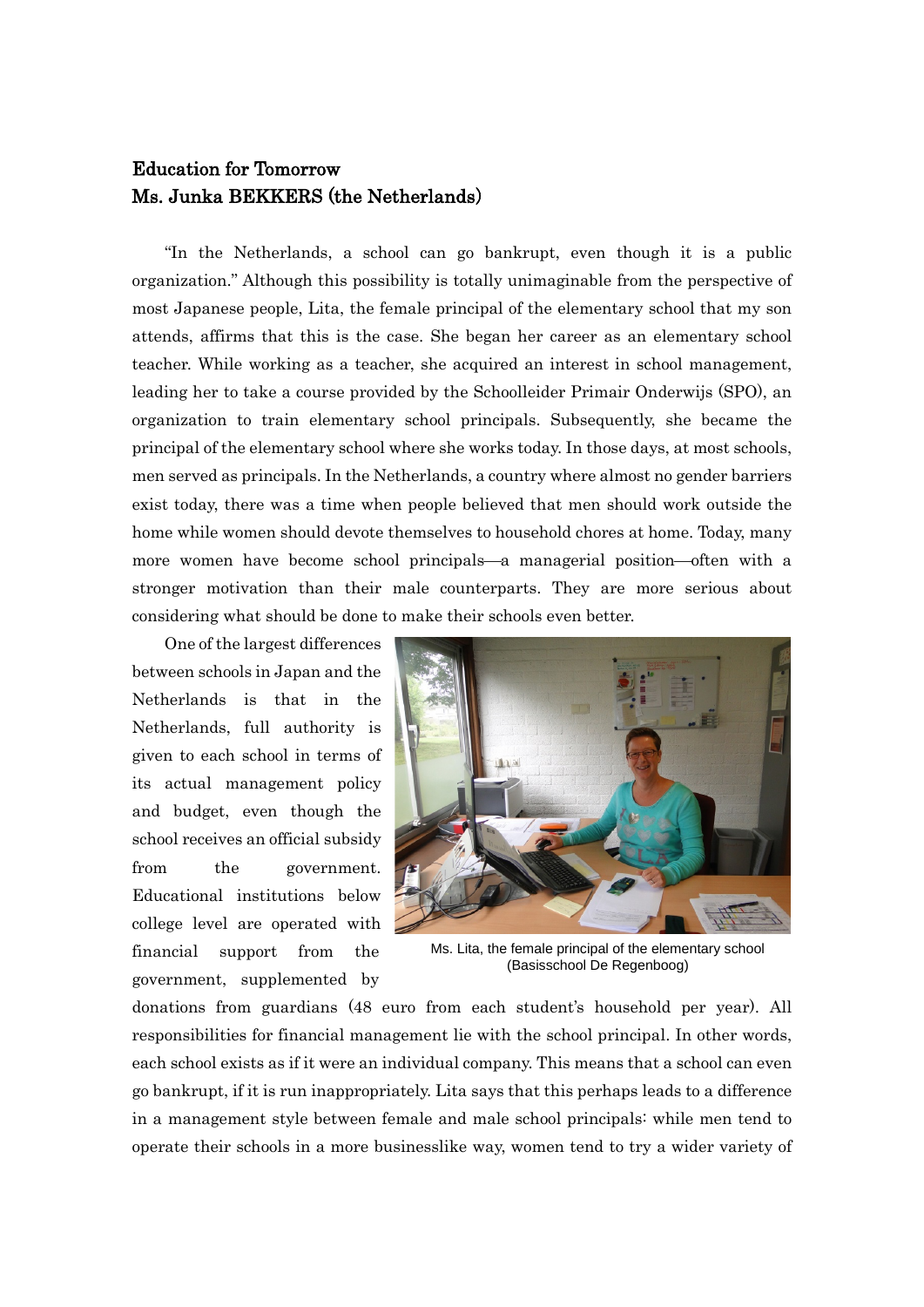more original management methods.

Now, let's look at some points that Lita focuses on from the viewpoint of a school principal as the leader of a school.

## **Helping Teachers Strike a Balance between Work and Private Lives**

At elementary schools in the Netherlands, the number of female teachers is much larger than that of male teachers. This is said to be because many men tend to choose to work for private companies, which are more attractive in terms of income than educational institutions. Since there are many female teachers, it is, of course, necessary to establish an environment where they can receive support for childbearing and child raising. The first thing that Lita does to create such an environment is to compile a list of temporary teachers. This list is shared among the principals of local elementary schools, who also introduce appropriate teachers to each other. Needless to say, all the temporary teachers provided in the list have teaching certificates. For example, if a regular teacher applies for one-day leave to take care of her/his sick child, the school principal selects an appropriate substitute from the list promptly for the day. However, since temporary teachers are sometimes unavailable for personal reasons, it is necessary to secure many temporary teachers on the list. If the school principal cannot find a temporary teacher as a substitute, she/he contacts the faculty of education at a university and secures an appropriate individual (such as a student who is due to graduate from the faculty very shortly). In addition, if a teacher wishes to take parenting leave after the birth of her/his baby, the school principal must accept the application, whether the teacher is a woman or a man. There are cases where a male teacher who usually works five days a week begins to work four days a week for one year after his wife has a baby.

## **Relationship with Each Teacher and Teamwork**

It seems that school principals try to establish an environment in which they can easily communicate with teachers. For example, they secure opportunities on a regular basis to share experiences and opinions with teachers. In addition, they sometimes visit each classroom to see the lesson being held there, evaluate the teacher on how she/he gave the lesson, and make a performance record for each teacher. Unlike schools in Japan, at Lita's school, there is no teachers' room, which is often a place with a stiff and formal atmosphere. Instead, at a large table set in a lounge, teachers interact with each other openly, regardless of the grades of the students they teach. All the teachers emphasize instructing students based on shared educational targets. They cooperate with each